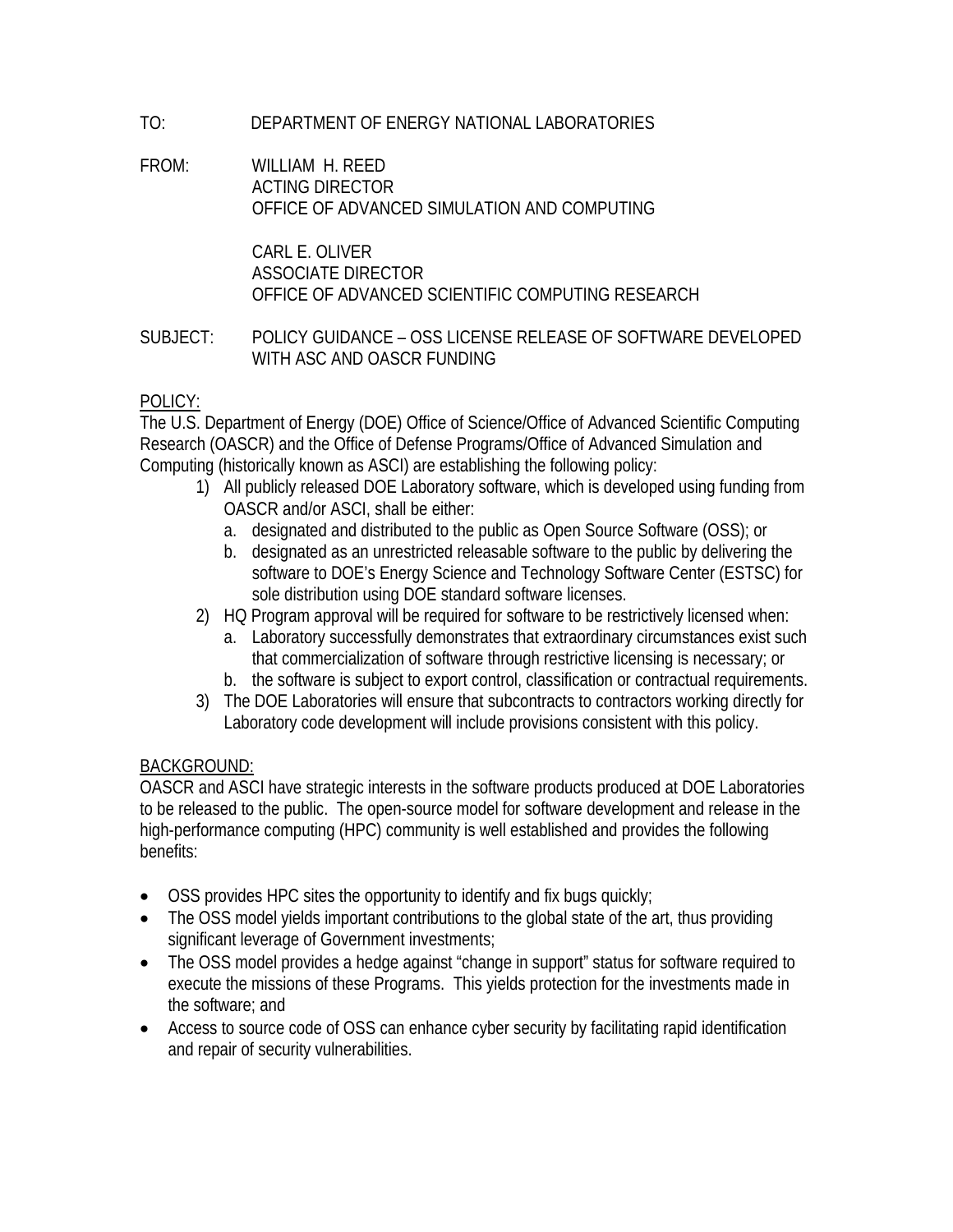#### OASCR & ASCI Policy for OSS Page 2 of 3

## GUIDANCE:

In February 2002, the DOE Headquarters patent counsel issued a policy (IPI-II-1-01: Development and Use of Open Source Software) for authorizing and implementing OSS at the Laboratories. This policy was subsequently implemented at DOE Laboratories when DOE Contracting Officers issued letters that granted permission to the Laboratories to assert copyright in OSS by following a specific procedure. DOE patent counsel is intending to modify future M&O Laboratory Contracts to include an OSS provision as part of the Rights in Data--Technology Transfer clause.

The following guidance will assist the Laboratory in implementing this ASCI and OASCR policy.

## A) Laboratory

In conjunction with procedures that each DOE Laboratory has established for creating, using and distributing OSS, ASCI and OASCR implement the following guidance for DOE Laboratories to follow when distributing software funded by ASCI and OASCR.

- a) For each publicly releasable software package funded partially or in whole with ASCI and OASCR funding, the Laboratory shall either:
	- i) designate and distribute to the public as Open Source Software (OSS); or
	- ii) designate as an unrestricted releasable software to the public by delivering the software to DOE's Energy Science and Technology Software Center (ESTSC) for sole distribution using DOE standard software licenses.
- b) Before releasing the software by the above methods, the Laboratory shall ensure that the software is not subject to proprietary restrictions (i.e. containing third party proprietary software), export control, classification restrictions, or release restrictions imposed by other funding sponsors. If any of these situations apply, the Laboratory shall consult with DOE patent counsel, who will consult with the appropriate DOE funding program office.
- c) In each software development effort, the Laboratory shall select an appropriate OSS license for the software product that is not restrictive in distribution and use of the software. It is the intention of the funding program office to release the software to the public for use by the HPC community. If there are questions regarding specific licenses, the Laboratory should consult with DOE patent counsel, who will consult with the DOE funding program office.
- d) If the Laboratory believes that the software should be released by another mechanism, the Laboratory shall contact the DOE patent counsel, who will consult with the funding program office as prescribed by paragraph (C) below.
- e) Periodically, ASCI and OASCR will conduct a review of each Laboratory's distribution of software funded by ASCI and OASCR. Any suggestions or changes should be implemented in order to continue funding.

# B. Subcontracts issued by a Laboratory

The Laboratories routinely issue subcontracts for a multitude of reasons ranging from procurement of entire software packages to independent consultants assisting in creating, improving, debugging